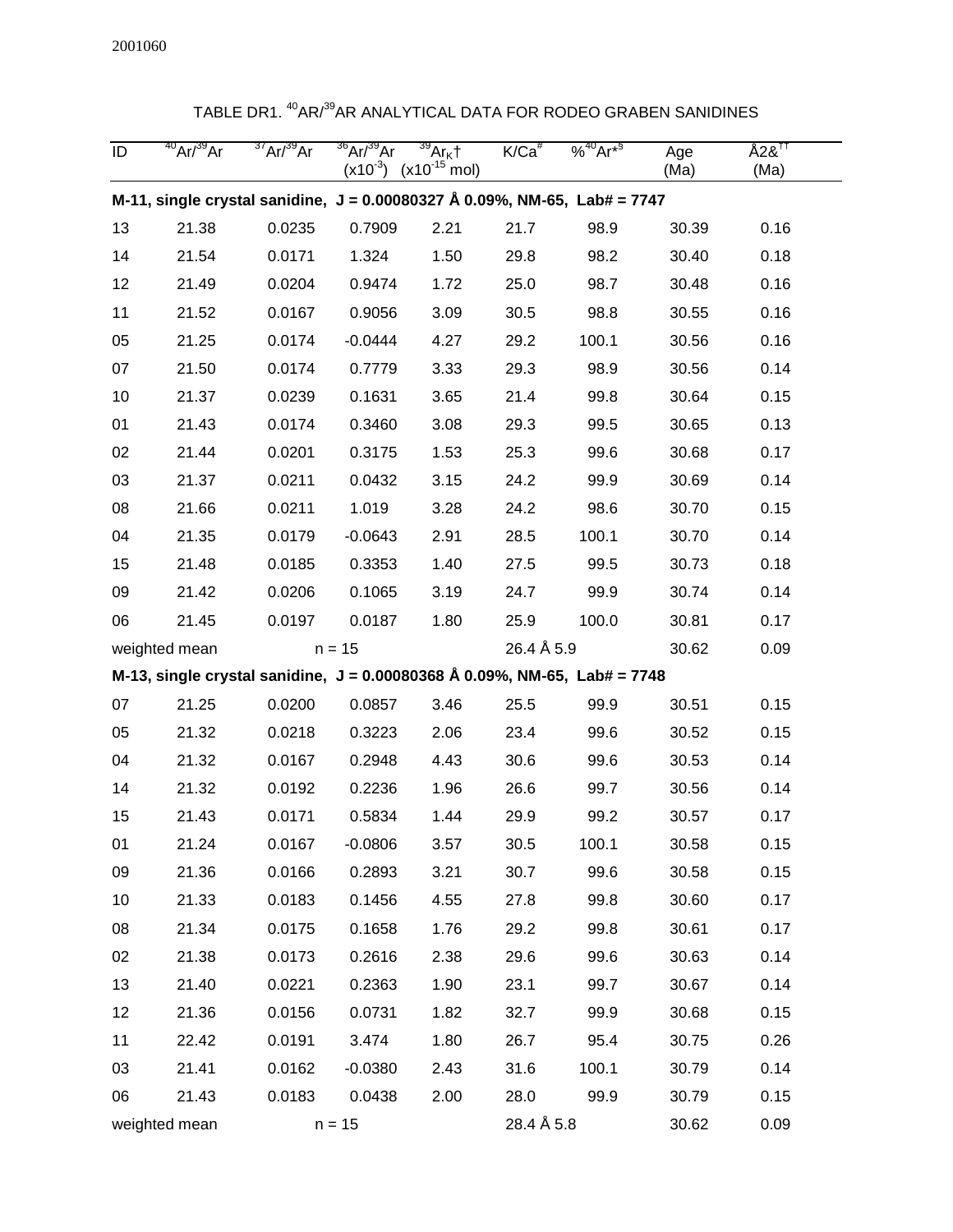## **M-13, single crystal sanidine, J = 0.000807318 Å 0.09%, NM-77, Lab# = 8347**

| 3                                                                                       | 21.46         | 0.0154                                                                    | 2.058     | 1.25 | 33.2        | 97.2  | 30.13 | 0.19 |  |  |  |
|-----------------------------------------------------------------------------------------|---------------|---------------------------------------------------------------------------|-----------|------|-------------|-------|-------|------|--|--|--|
| $\overline{2}$                                                                          | 21.10         | 0.0184                                                                    | 0.4619    | 2.94 | 27.7        | 99.4  | 30.28 | 0.14 |  |  |  |
| 8                                                                                       | 21.11         | 0.0161                                                                    | 0.2146    | 11.3 | 31.7        | 99.7  | 30.39 | 0.13 |  |  |  |
| 10                                                                                      | 21.26         | 0.0173                                                                    | 0.6082    | 8.10 | 29.5        | 99.2  | 30.44 | 0.13 |  |  |  |
| 15                                                                                      | 21.22         | 0.0170                                                                    | 0.3867    | 2.89 | 30.0        | 99.5  | 30.48 | 0.13 |  |  |  |
| $\mathbf{1}$                                                                            | 21.17         | 0.0170                                                                    | 0.0459    | 5.34 | 30.0        | 99.9  | 30.55 | 0.13 |  |  |  |
| 11                                                                                      | 21.28         | 0.0169                                                                    | 0.2837    | 4.09 | 30.2        | 99.6  | 30.61 | 0.13 |  |  |  |
| 12                                                                                      | 22.27         | 0.0171                                                                    | 3.537     | 3.49 | 29.8        | 95.3  | 30.66 | 0.15 |  |  |  |
|                                                                                         | weighted mean |                                                                           | $n = 8$   |      | 30.3 Å 3.2  |       | 30.46 | 0.13 |  |  |  |
| M-12, single crystal sanidine, $J = 0.000807089 \text{ Å } 0.09\%$ , NM-77, Lab# = 8348 |               |                                                                           |           |      |             |       |       |      |  |  |  |
| 6                                                                                       | 22.29         | 0.0128                                                                    | 0.1018    | 9.19 | 40.0        | 99.9  | 32.12 | 0.14 |  |  |  |
| 1                                                                                       | 22.44         | 0.0127                                                                    | 0.2711    | 7.58 | 40.2        | 99.6  | 32.27 | 0.13 |  |  |  |
| 13                                                                                      | 22.49         | 0.0232                                                                    | 0.4092    | 4.94 | 22.0        | 99.5  | 32.29 | 0.15 |  |  |  |
| $\overline{7}$                                                                          | 22.43         | 0.0233                                                                    | 0.1528    | 7.01 | 21.9        | 99.8  | 32.30 | 0.13 |  |  |  |
| 3                                                                                       | 22.75         | 0.0080                                                                    | 1.174     | 6.26 | 63.5        | 98.5  | 32.32 | 0.14 |  |  |  |
| 8                                                                                       | 22.47         | 0.0121                                                                    | 0.1898    | 7.35 | 42.1        | 99.8  | 32.35 | 0.14 |  |  |  |
| 5                                                                                       | 22.47         | 0.0196                                                                    | 0.1912    | 3.01 | 26.0        | 99.8  | 32.35 | 0.14 |  |  |  |
| 14                                                                                      | 22.48         | 0.0139                                                                    | 0.1451    | 6.00 | 36.8        | 99.8  | 32.38 | 0.12 |  |  |  |
| 15                                                                                      | 23.22         | 0.0184                                                                    | 2.624     | 10.4 | 27.7        | 96.7  | 32.39 | 0.15 |  |  |  |
| 11                                                                                      | 22.53         | 0.0152                                                                    | 0.2243    | 4.87 | 33.6        | 99.7  | 32.42 | 0.15 |  |  |  |
| 4                                                                                       | 23.26         | 0.0189                                                                    | 2.631     | 7.52 | 27.0        | 96.7  | 32.44 | 0.14 |  |  |  |
|                                                                                         | weighted mean |                                                                           | $n = 11$  |      | 34.6 Å 24.2 |       | 32.33 | 0.09 |  |  |  |
|                                                                                         |               | M-14, single crystal sanidine, J = 0.00080388 Å 0.09%, NM-65, Lab# = 7749 |           |      |             |       |       |      |  |  |  |
| 06                                                                                      | 29.30         | 0.0106                                                                    | 0.1944    | 3.20 | 48.4        | 99.8  | 41.92 | 0.22 |  |  |  |
| 03                                                                                      | 29.33         | 0.0096                                                                    | 0.1723    | 2.41 | 53.4        | 99.8  | 41.98 | 0.20 |  |  |  |
| 14                                                                                      | 29.43         | 0.0100                                                                    | 0.4467    | 3.69 | 50.9        | 99.6  | 42.00 | 0.19 |  |  |  |
| 15                                                                                      | 29.43         | 0.0098                                                                    | 0.3739    | 3.50 | 51.9        | 99.6  | 42.03 | 0.20 |  |  |  |
| 05                                                                                      | 29.39         | 0.0113                                                                    | 0.1942    | 3.02 | 45.2        | 99.8  | 42.05 | 0.18 |  |  |  |
| 11                                                                                      | 29.33         | 0.0083                                                                    | $-0.0354$ | 5.75 | 61.8        | 100.0 | 42.06 | 0.22 |  |  |  |
| 07                                                                                      | 29.45         | 0.0088                                                                    | 0.2414    | 4.31 | 58.3        | 99.8  | 42.11 | 0.19 |  |  |  |
| 04                                                                                      | 29.36         | 0.0092                                                                    | $-0.0980$ | 4.01 | 55.4        | 100.1 | 42.13 | 0.21 |  |  |  |
| 13                                                                                      | 29.40         | 0.0091                                                                    | 0.0015    | 3.59 | 56.1        | 100.0 | 42.14 | 0.21 |  |  |  |
| 09                                                                                      | 29.41         | 0.0111                                                                    | $-0.0194$ | 4.25 | 46.0        | 100.0 | 42.17 | 0.19 |  |  |  |
| 08                                                                                      | 29.55         | 0.0093                                                                    | 0.4318    | 6.85 | 55.0        | 99.6  | 42.18 | 0.21 |  |  |  |
| 01                                                                                      | 29.47         | 0.0090                                                                    | 0.0391    | 3.80 | 56.7        | 100.0 | 42.23 | 0.19 |  |  |  |
| 02                                                                                      | 29.58         | 0.0083                                                                    | 0.3292    | 6.27 | 61.5        | 99.7  | 42.26 | 0.20 |  |  |  |
| 12                                                                                      | 29.50         | 0.0100                                                                    | 0.0320    | 3.03 | 51.0        | 100.0 | 42.26 | 0.18 |  |  |  |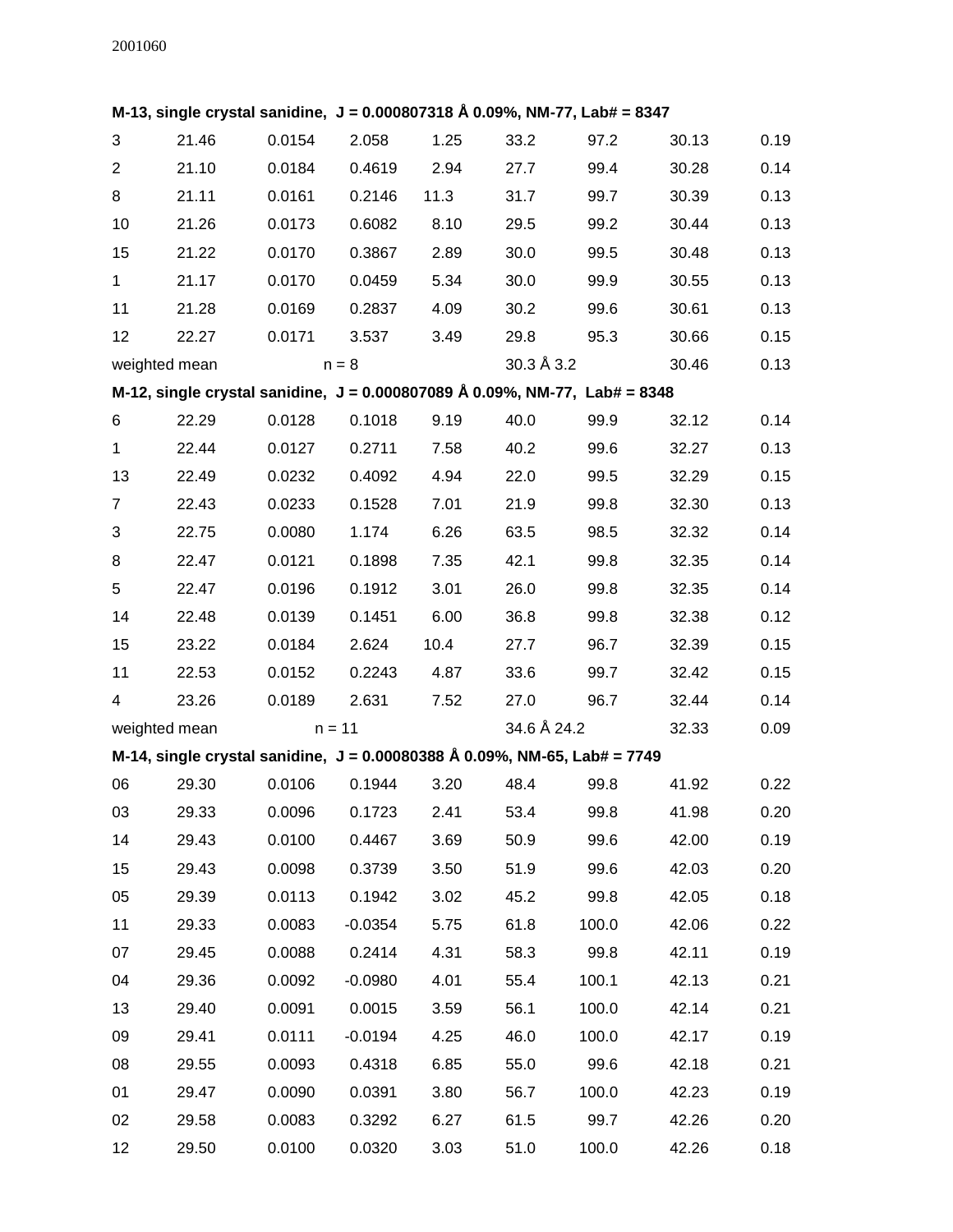| 10            | 29.62 |          | 0.0094   0.1596   3.54 | 54.3        | 99.8 | 42.39 | 0.22 |
|---------------|-------|----------|------------------------|-------------|------|-------|------|
| weighted mean |       | $n = 15$ |                        | 53.7 Å 10.0 |      | 42.13 | 0.11 |

Note: Each data line represents a laser-fusion analysis of a single sanidine crystal. Measured isotopic ratios are corrected for blank, radioactive decay, and mass discrimination, but not corrected for interfering reactions. Weighted mean line shows  $n =$  number of individual crystal analyses used in mean, mean K/Ca value Å 2&, and weighted mean age Å 2&, calculated by inverse variance weighting (Samson and Alexander, 1987). Mean age errors include errors in J and irradiation parameters. Decay constant and isotopic abundances after Steiger and Jäger (1977). Sample preparation and irradiation: Sanidine separated by crushing, LST heavy liquid, Franz, HF, then irradiated in machined Al discs in two separate irradiations (NM-65 and NM-77), each for 7 hours in the D-3 position, Nuclear Science Center, College Station, Texas. Neutron flux monitored by interlaboratory standard Fish Canyon Tuff sanidine FC-1 with an assigned age of 27.84 Ma (Deino and Potts, 1990), relative to Mmhb-1 at 520.4 Ma (Samson and Alexander, 1987). Instrumentation: Mass Analyzer Products 215-50 mass spectrometer on line with automated, all-metal extraction system at New Mexico Geochronology Research Laboratory, Socorro. Individual sanidine crystals were fused in vacuo by a 10W continuous  $CO<sub>2</sub>$  laser. Reactive gases removed for 1 to 2 minutes by SAES GP-50 getters operated at 20 $^{\circ}$ C and ~450 $^{\circ}$ C. Analytical parameters: electron multiplier sensitivity =  $6x10^{-17}$  moles/pA; average system blanks = 300, 3, 0.6, 1.2, 1.2x10<sup>-18</sup> moles at masses 40, 39, 38, 37, and 36, respectively. J-factors determined to a precision of Å 0.2% by CO<sub>2</sub> laser-fusion of 4 to 6 single crystals from each of 4 radial positions around irradiation vessel. Correction factors for interfering nuclear reactions, determined using K-glass and CaF<sub>2</sub>:  $(^{40}Ar^{39}Ar)_{K}$  = 0.00020 Å 0.0003;  $({}^{36}Ar/{}^{37}Ar)_{Ca} = 0.00026$  Å 0.00002; and  $({}^{39}Ar/{}^{37}Ar)_{Ca} = 0.00070$  Å 0.00005. <sup>†39</sup>Ar<sub>K</sub> = number of moles of <sup>39</sup>Ar produced from neutron irradiation of K.  $$\%^{40}$ Ar\* = percentage of radiogenically derived  $^{40}$ Ar (non-atmospheric).

 $*$ K/Ca = molar ratio calculated from  $^{39}$ Ar<sub>K</sub> and  $^{37}$ Ar<sub>Ca</sub>.

 $<sup>††</sup>$  Age errors for individual analyses show analytical error only.</sup>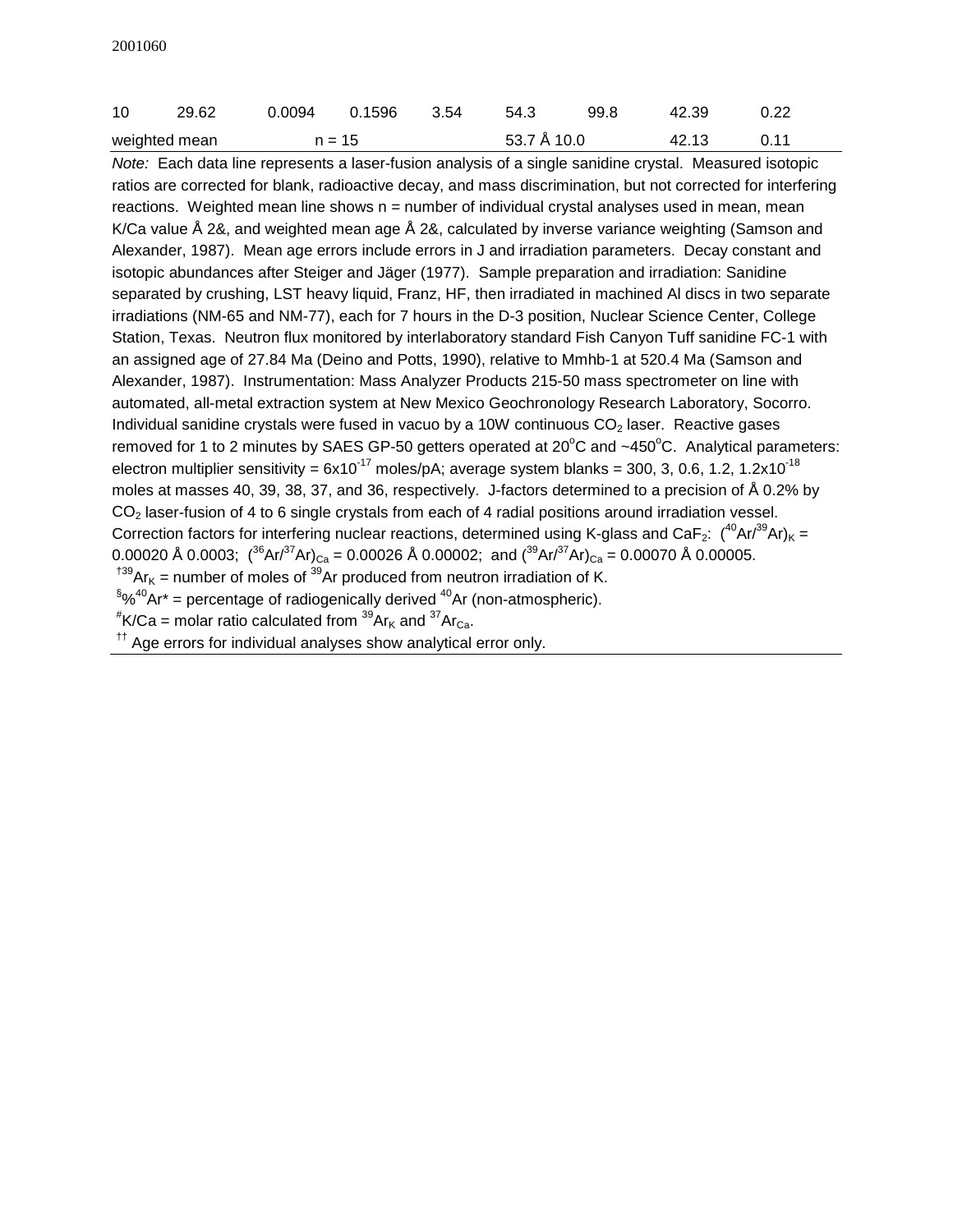| Sample     | DGO-             | DGO-             | <b>TABLE DR2. MODES DETERMINED BY POINT COUNTING (VOLUME %)</b><br>DGO- | DGO-             | DGO-             | H90-             | NA-              | SL-              | NA-              |  |
|------------|------------------|------------------|-------------------------------------------------------------------------|------------------|------------------|------------------|------------------|------------------|------------------|--|
|            | 410              | 411              | 412                                                                     | 413              | 414              | 35               | 55               | 29               | 41               |  |
| Pl ph      | 0.6              | 3.3              | $1.2\,$                                                                 | $3.4\,$          | 0.7              | $1.0\,$          | 8.3              | 3.0              | 4.2              |  |
| Pl mp      | 17.7             | 16.6             | 14.3                                                                    | 10.6             | 33.5             | 39.6             | 5.8              | 13.6             | 12.5             |  |
| Pl mc      | 1.3              | 6.4              | 0.8                                                                     | 1.5              | 1.0              | $\boldsymbol{0}$ | 5.0              | $1.1\,$          | 2.9              |  |
| Ol ph      | 0.4              | $0.6\,$          | 2.6                                                                     | $2.0\,$          | 0.8              | 0.2              | 0.6              | 0.8              | 1.5              |  |
| Ol mp      | 5.8              | 3.9              | 11.7                                                                    | 10.9             | 15.3             | 14.8             | 3.2              | 7.4              | 5.7              |  |
| Ol mc      | $0.2\,$          | $0.8\,$          | $\boldsymbol{0}$                                                        | $\boldsymbol{0}$ | $\boldsymbol{0}$ | $\boldsymbol{0}$ | $\boldsymbol{0}$ | $\boldsymbol{0}$ | $\boldsymbol{0}$ |  |
| Cpx ph     | $\boldsymbol{0}$ | $\boldsymbol{0}$ | $\boldsymbol{0}$                                                        | $\boldsymbol{0}$ | $\boldsymbol{0}$ | $\boldsymbol{0}$ | 0.1              | $\boldsymbol{0}$ | $\overline{0}$   |  |
| Cpx mp     | $\boldsymbol{0}$ | $\boldsymbol{0}$ | 0.1                                                                     | $\boldsymbol{0}$ | 0.1              | 9.2              | 0.3              | $\boldsymbol{0}$ | 0.4              |  |
| Cpx mc     | $\boldsymbol{0}$ | $\boldsymbol{0}$ | 0.4                                                                     | $\boldsymbol{0}$ | 0.4              | $\boldsymbol{0}$ | 2.5              | $\boldsymbol{0}$ | 0.2              |  |
| Ox mp      | 0.1              | $0.8\,$          | 1.1                                                                     | 1.6              | 3.4              | 7.9              | 0.7              | 2.9              | 2.1              |  |
| Ox mc      | $\boldsymbol{0}$ | 1.5              | $\boldsymbol{0}$                                                        | 0.1              | 0.1              | $\boldsymbol{0}$ | $\boldsymbol{0}$ | $\boldsymbol{0}$ | 0.2              |  |
| Bt mp      | $\boldsymbol{0}$ | $0.2\,$          | $\boldsymbol{0}$                                                        | $\boldsymbol{0}$ | $\overline{0}$   | 0.3              | 0.7              | 0.1              | $\boldsymbol{0}$ |  |
| Ap mc      | $\boldsymbol{0}$ | 0.1              | $\boldsymbol{0}$                                                        | $\boldsymbol{0}$ | $\boldsymbol{0}$ | $\boldsymbol{0}$ | $\boldsymbol{0}$ | $\boldsymbol{0}$ | $\boldsymbol{0}$ |  |
| Sm         | $\boldsymbol{0}$ | 0.1              | $\boldsymbol{0}$                                                        | $\boldsymbol{0}$ | $\boldsymbol{0}$ | 13.8             | $\boldsymbol{0}$ | $\boldsymbol{0}$ | $\boldsymbol{0}$ |  |
| Cc         | $\boldsymbol{0}$ | $\boldsymbol{0}$ | $\boldsymbol{0}$                                                        | 1.3              | $\boldsymbol{0}$ | $\boldsymbol{0}$ | $\boldsymbol{0}$ | $\boldsymbol{0}$ | $\boldsymbol{0}$ |  |
| Chl        | $\boldsymbol{0}$ | $\boldsymbol{0}$ | $\boldsymbol{0}$                                                        | $\boldsymbol{0}$ | $\boldsymbol{0}$ | 0.9              | $\boldsymbol{0}$ | $\boldsymbol{0}$ | $\boldsymbol{0}$ |  |
| Z          | $\boldsymbol{0}$ | $\boldsymbol{0}$ | $\boldsymbol{0}$                                                        | $\boldsymbol{0}$ | $\boldsymbol{0}$ | $\boldsymbol{0}$ | $\boldsymbol{0}$ | 0.1              | $\boldsymbol{0}$ |  |
| <b>Qrp</b> | < 0.1            | $\boldsymbol{0}$ | $\boldsymbol{0}$                                                        | $\boldsymbol{0}$ | < 0.1            | $\boldsymbol{0}$ | 0.1              | $\boldsymbol{0}$ | $\boldsymbol{0}$ |  |
| Matrix     | 73.9             | 65.7             | 67.8                                                                    | 68.6             | 44.7             | 12.3             | 72.7             | 71.0             | 70.3             |  |

TA DETERMINED DI PODET COUNTING (VOLUME

*Note:* More than 1,000 points counted. Abbreviations: ph - phenocryst (>0.3 mm); mp - microphenocryst (>0.03 mm, <0.3 mm: after Wilcox, 1954); mc - megacrysts or xenocryst. Pl - plagioclase; Ol - olivine; Cpx - Ca-rich pyroxene; Ox - oxide minerals including titanomagnetite and other spinels; Bt - biotite; Ap - apatite; Cc - secondary calcite; Chl - chlorite; Z - secondary zeolite; Qrp - quartz reaction products, interpreted as former quartz xenocrysts that reacted to form glass plus clinopyroxene - later the glass reacted to form feldspar and zeolites. Altered olivine was counted as olivine; see comments below. Course (>0.03 mm) patches of smectite, calcite, chlorite, or zeolites in the groundmass or vesicles were counted separately, but finer ones were not. Additional comments: DGO-410: minor alteration of olivine, some zeolites filling vesicles. DGO-411: minor alteration of olivine. DGO-412: moderate-strong alteration of olivine, most microphenocrysts completely altered, phenocrysts have 30-40  $\mu$ m thick alteration rims. DGO-413: Olivine strongly altered along rims. Many vesicles filled with calcite. Calcite and smectite are present in the groundmass. DGO-414: moderate-strong alteration of olivine, most microphenocrysts completely altered, phenocrysts have 20-60  $\mu$ m thick alteration rims. Groundmass includes chlorite, zeolites, and calcite. H90-35: moderate-strong alteration of olivine, most microphenocrysts completely altered, phenocrysts have 40-100 µm thick alteration rims. Groundmass has many large patches rich in smectite and lesser chlorite. These two phases were counted separately. NA-55: very minor alteration of olivine. SL-29: moderate alteration of olivine and smectite replacement of groundmass glass. NA-41: minor alteration of olivine rims and adjacent to fractures.

\_\_\_\_\_\_\_\_\_\_\_\_\_\_\_\_\_\_\_\_\_\_\_\_\_\_\_\_\_\_\_\_\_\_\_\_\_\_\_\_\_\_\_\_\_\_\_\_\_\_\_\_\_\_\_\_\_\_\_\_\_\_\_\_\_\_\_\_\_\_\_\_\_\_\_\_\_\_\_\_\_\_\_\_\_\_\_\_\_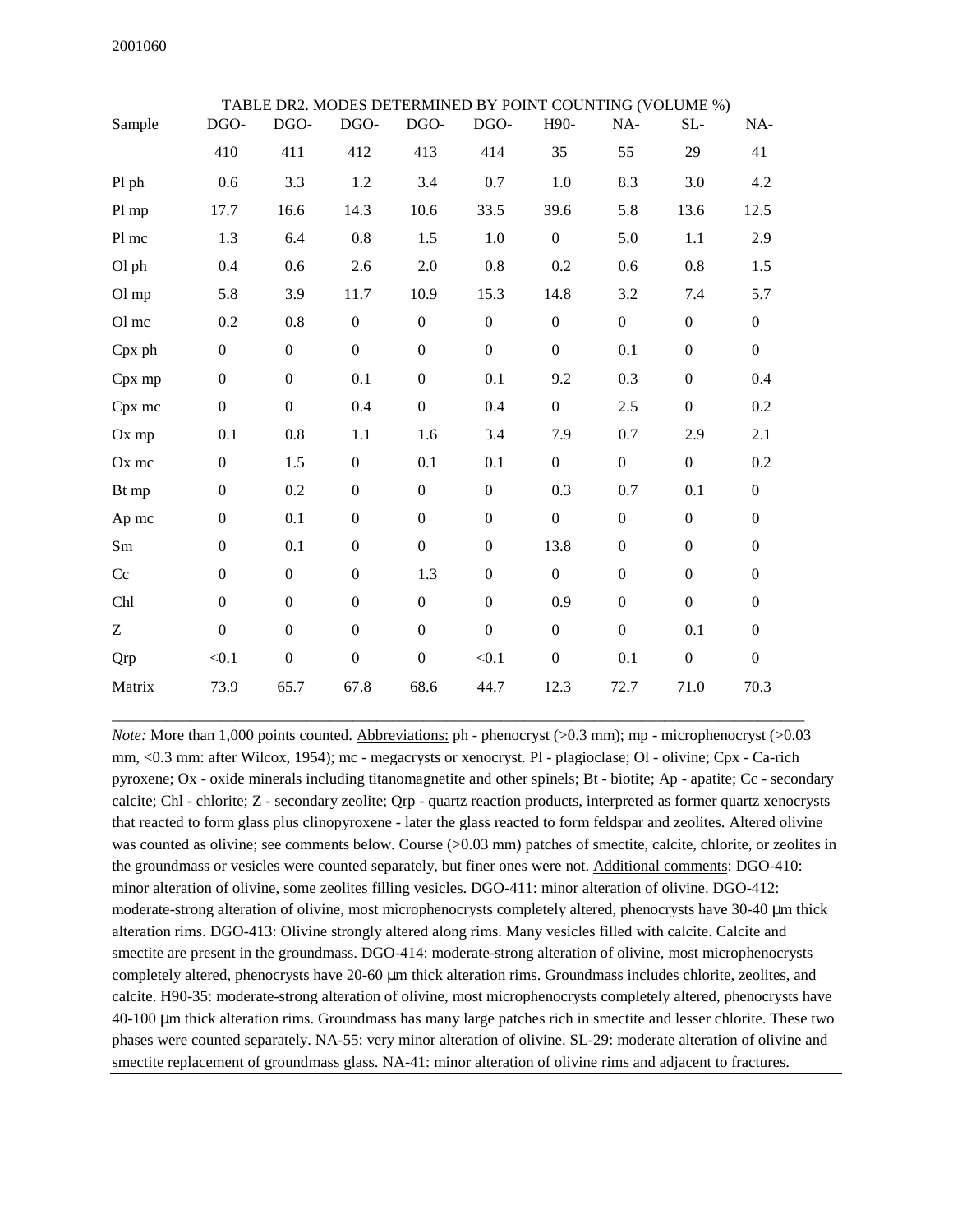| OF PLAGIOCLASE FROM RODEO-NAZAS SAMPLES                                                                   |       |       |      |      |            |                   |        |               |      |  |  |
|-----------------------------------------------------------------------------------------------------------|-------|-------|------|------|------------|-------------------|--------|---------------|------|--|--|
| NumberSiO <sub>2</sub> Al <sub>2</sub> O <sub>3</sub> Fe <sub>2</sub> O <sub>3</sub> <sup>t</sup> MgO CaO |       |       |      |      | <b>SrO</b> | Na <sub>2</sub> O | $K_2O$ | Total mol% An |      |  |  |
| 1                                                                                                         | 51.97 | 30.32 | 0.52 | 0.10 | 12.65      | 0.11              | 3.98   | 0.39 100.05   | 62.3 |  |  |
| $\overline{2}$                                                                                            | 56.01 | 28.14 | 0.23 | 0.05 | 9.45       | 0.25              | 5.72   | 0.77 100.63   | 45.6 |  |  |
| 3                                                                                                         | 53.00 | 29.39 | 0.66 | 0.04 | 11.76      | 0.18              | 4.62   | 99.91<br>0.25 | 57.6 |  |  |
| 4                                                                                                         | 54.47 | 28.95 | 0.22 | 0.04 | 10.28      | 0.22              | 5.25   | 0.70 100.14   | 49.9 |  |  |
| 5                                                                                                         | 59.31 | 24.97 | 0.23 | 0.02 | 6.47       | 0.29              | 6.60   | 1.85<br>99.74 | 31.4 |  |  |
| 6                                                                                                         | 60.45 | 24.73 | 0.14 | 0.02 | 5.78       | 0.20              | 6.85   | 2.13 100.30   | 27.9 |  |  |
| $\overline{7}$                                                                                            | 51.64 | 30.49 | 0.62 | 0.09 | 13.12      | 0.15              | 3.80   | 0.40 100.32   | 64.1 |  |  |
| 8                                                                                                         | 55.56 | 27.76 | 0.41 | 0.11 | 10.13      | 0.13              | 5.37   | 0.69 100.15   | 49.0 |  |  |
| 9                                                                                                         | 53.16 | 29.73 | 0.52 | 0.08 | 12.05      | 0.16              | 4.41   | 0.50 100.61   | 58.4 |  |  |
| 10                                                                                                        | 58.68 | 25.78 | 0.30 | 0.03 | 7.38       | 0.09              | 6.56   | 1.31 100.15   | 35.4 |  |  |
| 11                                                                                                        | 49.94 | 32.04 | 0.60 | 0.09 | 14.64      | 0.17              | 3.10   | 0.29 100.87   | 71.1 |  |  |
| 12                                                                                                        | 55.10 | 28.60 | 0.42 | 0.06 | 10.28      | 0.18              | 5.19   | 0.75 100.58   | 50.0 |  |  |

TABLE DR3. REPRESENTATIVE ELECTRON MICROPROBE ANALYSES

Note: Five samples were selected for detailed analysis of mineral compositions by electron microprobe: DGO-410, DGO-411, NA-41, NA-55, and SL-29. Minerals were analyzed at the Smithsonian Institution using a JEOL JXA-8900R instrument with 15 kV accelerating voltage, 20 nA beam current, focused beam, off-peak background corrections, and a combination of natural and synthetic standards similar in composition to the unknowns; all oxide values in wt.%.

Number 1, phenocryst core from DGO-410.

Number 2, megacryst core from DGO-410.

Number 3, phenocryst core from DGO-411.

Number 4, megacryst core from DGO-411; intergrown with spinel megacryst number 2.

Number 5, megacryst core from DGO-411; host to spinel inclusion number 5.

Number 6, megacryst core from DGO-411.

Number 7, megacryst rim from NA-55.

Number 8, megacryst core from NA-55.

Number 9, phenocryst core from SL-29.

Number 10, megacryst core from SL-29.

Number 11, megacryst rim from NA-41, at 60 micron mark in Fig. 4A.

Number 12, megacryst core from NA-41, at 140 micron mark in Fig. 4A.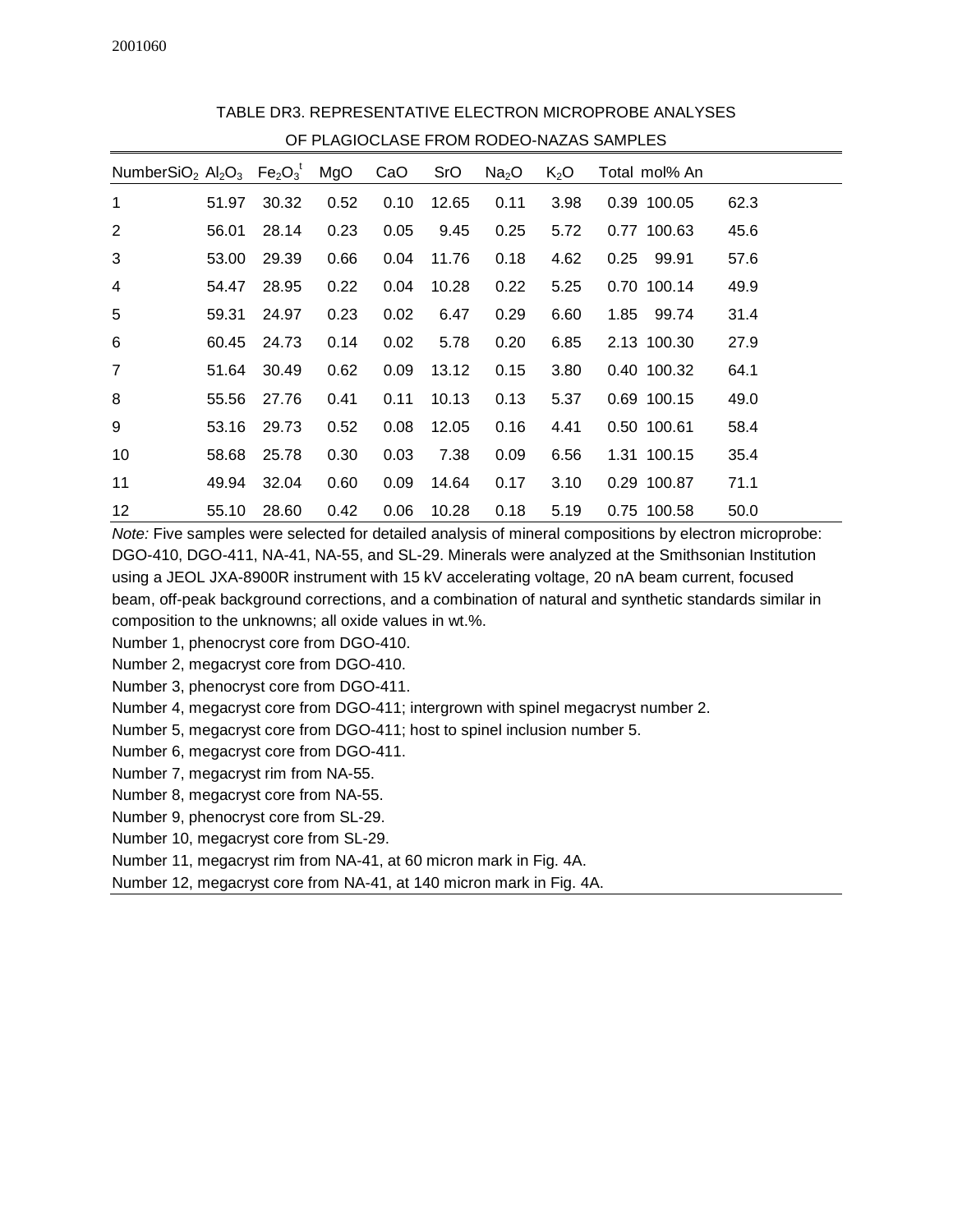|                | OF OLIVINE FROM RODEO-NAZAS SAMPLES |       |      |       |            |      |             |      |  |  |  |  |
|----------------|-------------------------------------|-------|------|-------|------------|------|-------------|------|--|--|--|--|
| No.            | SiO <sub>2</sub>                    | FeO   | MnO  | MgO   | <b>NiO</b> | CaO  | Total       | Mg#  |  |  |  |  |
| 1              | 37.00                               | 29.09 | 0.76 | 33.29 | 0.09       |      | 0.35 100.57 | 67.1 |  |  |  |  |
| $\overline{2}$ | 38.06                               | 24.05 | 0.48 | 37.78 | 0.12       |      | 0.28 100.75 | 73.7 |  |  |  |  |
| 3              | 36.84                               | 31.12 | 0.74 | 31.09 | 0.09       |      | 0.38 100.27 | 64.0 |  |  |  |  |
| 4              | 35.54                               | 37.38 | 0.96 | 25.86 | 0.03       |      | 0.27 100.03 | 55.2 |  |  |  |  |
| 5              | 36.38                               | 32.05 | 0.91 | 29.95 | 0.10       | 0.36 | 99.76       | 62.5 |  |  |  |  |
| 6              | 36.44                               | 31.69 | 0.70 | 31.35 | 0.03       |      | 0.36 100.57 | 63.8 |  |  |  |  |
| $\overline{7}$ | 37.13                               | 30.12 | 0.83 | 32.39 | 0.08       |      | 0.29 100.84 | 65.7 |  |  |  |  |
| 8              | 37.46                               | 28.30 | 0.70 | 34.05 | 0.06       |      | 0.33 100.91 | 68.2 |  |  |  |  |
| 9              | 36.23                               | 33.28 | 0.79 | 29.38 | 0.04       |      | 0.36 100.09 | 61.1 |  |  |  |  |
| 10             | 36.56                               | 30.78 | 0.83 | 30.78 | 0.08       | 0.38 | 99.40       | 64.1 |  |  |  |  |
| 11             | 36.42                               | 31.73 | 0.78 | 30.15 | 0.02       | 0.38 | 99.48       | 62.9 |  |  |  |  |
| 12             | 37.22                               | 28.62 | 0.62 | 33.15 | 0.10       |      | 0.37 100.07 | 67.4 |  |  |  |  |
| 13             | 36.76                               | 30.64 | 0.63 | 31.71 | 0.04       |      | 0.40 100.18 | 64.9 |  |  |  |  |
| 14             | 37.46                               | 26.88 | 0.57 | 34.99 | 0.14       |      | 0.29 100.32 | 69.9 |  |  |  |  |
| 15             | 38.39                               | 19.94 | 0.36 | 40.27 | 0.22       | 0.23 | 99.40       | 78.3 |  |  |  |  |
| 16             | 37.87                               | 24.97 | 0.58 | 36.38 | 0.13       |      | 0.29 100.22 | 72.2 |  |  |  |  |
| 17             | 38.47                               | 19.58 | 0.38 | 40.76 | 0.21       |      | 0.24 100.56 | 78.8 |  |  |  |  |

TABLE DR4. REPRESENTATIVE ELECTRON MICROPROBE ANALYSES OF OLIVINE FROM RODEO-NAZAS SAMPLES

Note: see Table DR3 for analytical conditions; all oxide values in wt.%.

Number 1, phenocryst rim from DGO-410, rim of core number 2.

Number 2, phenocryst core from DGO-410, core of rim number 1.

Number 3, megacryst rim from DGO-411, at 0 micron mark of Fig. 4B, rim of core number 4.

Number 4, megacryst core from DGO-411, at 540 micron mark of Fig. 4B, core of rim number 3.

Number 5, microphenocryst rim from DGO-411.

Number 6, microphenocryst rim from NA-55.

Number 7, phenocryst rim from NA-55, rim to core number 8.

Number 8, phenocryst core from NA-55, core to rim number 7.

Number 9, microphenocryst rim from SL-29, rim to core number 10.

Number 10, microphenocryst core from SL-29, core to rim number 9.

Number 11, groundmass crystal from SL-29.

Number 12, microphenocryst core from NA-41, adjacent to spinel inclusion number 13.

Number 13, groundmass crystal from NA-41.

Number 14, phenocryst rim from NA-41, rim to core number 15.

Number 15, phenocryst core from NA-41, core to rim number 14.

Number 16, phenocryst core from NA-41.

Number 17, phenocryst core from NA-41, adjacent to spinel inclusion number 14.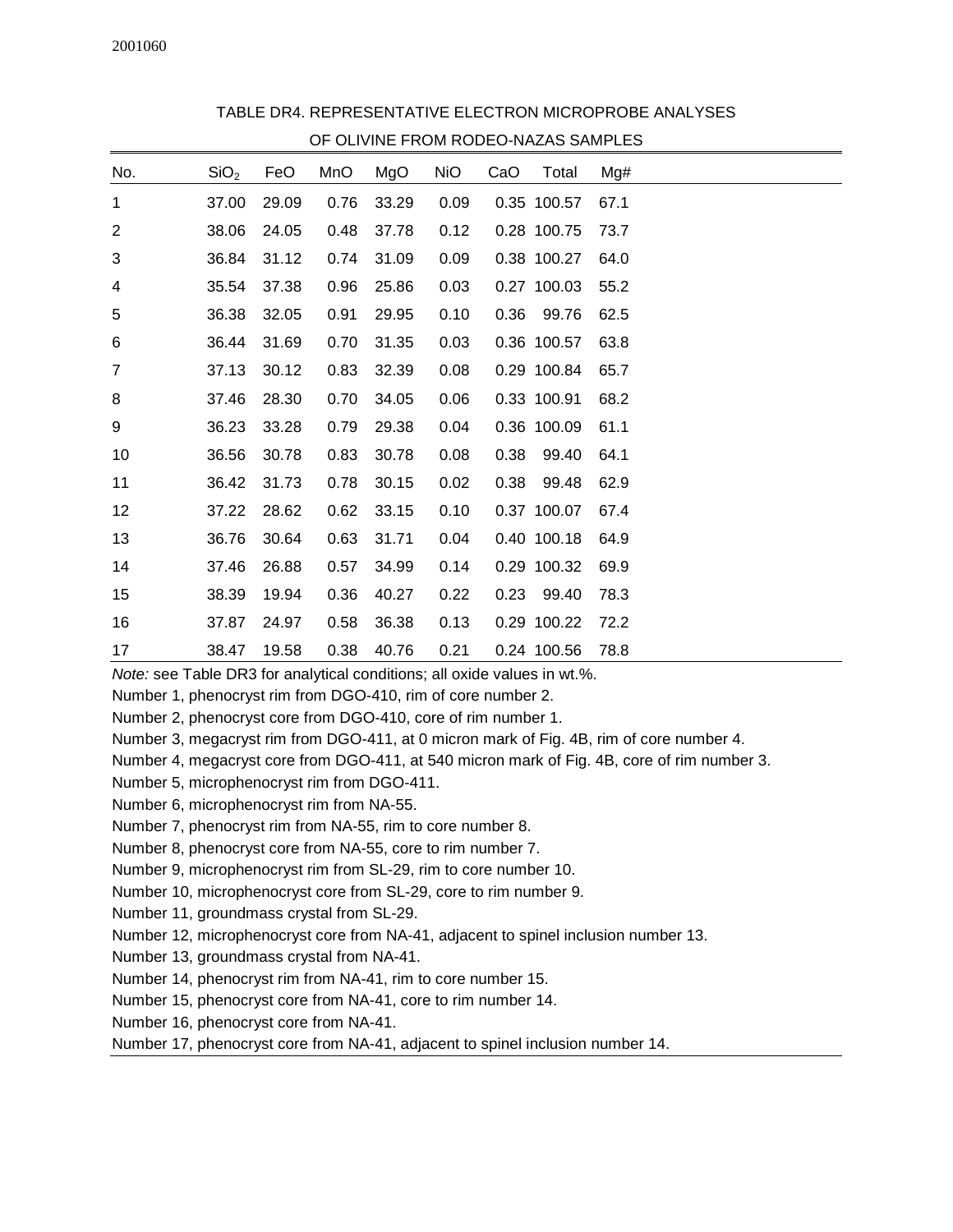| OF CLINOPYROXENE FROM RODEO-NAZAS SAMPLES |       |           |             |  |  |  |                                 |  |                                      |      |                                                                                                                                                   |  |                      |      |
|-------------------------------------------|-------|-----------|-------------|--|--|--|---------------------------------|--|--------------------------------------|------|---------------------------------------------------------------------------------------------------------------------------------------------------|--|----------------------|------|
| No.                                       |       |           |             |  |  |  |                                 |  |                                      |      | $SiO2$ TiO <sub>2</sub> Al <sub>2</sub> O <sub>3</sub> Cr <sub>2</sub> O <sub>3</sub> FeO MnO MgO NiO CaO Na <sub>2</sub> O Total Fe <sup>t</sup> |  | Mg                   | Ca   |
| 1                                         | 53.16 | 0.81 1.15 |             |  |  |  |                                 |  | 0.03 7.93 0.18 15.52 0.05 21.11 0.39 |      | 100.32 12.7 44.2 43.2                                                                                                                             |  |                      |      |
| 2                                         | 50.11 | 1.77      | 3.40        |  |  |  | 0.06 9.09 0.23 13.80            |  | 0.00 20.73 0.36                      |      | 99.55 15.1                                                                                                                                        |  | 40.8 44.1            |      |
| 3                                         | 52.21 |           | 1.42 2.88   |  |  |  |                                 |  | 0.03 8.15 0.23 13.81 0.06 21.58 0.78 |      | 101.15 13.5 40.7 45.8                                                                                                                             |  |                      |      |
| 4                                         | 49.57 |           | 2.08 3.88   |  |  |  |                                 |  | 0.07 9.60 0.20 13.89 0.06 20.15 0.50 |      | 100.00 16.0                                                                                                                                       |  | 41.1                 | 42.9 |
| 5                                         | 51.44 |           | $0.73$ 2.86 |  |  |  |                                 |  | 0.01 8.70 0.31 12.98 0.05 20.57 0.83 |      |                                                                                                                                                   |  | 98.48 14.9 39.8 45.3 |      |
| 6                                         | 48.98 |           | 1.12 8.66   |  |  |  | 0.02 8.14 0.18 15.01 0.03 18.21 |  |                                      | 0.68 | 101.04 14.0 45.9 40.1                                                                                                                             |  |                      |      |
| 7                                         | 48.63 | 1.11 8.71 |             |  |  |  |                                 |  | 0.03 8.42 0.18 14.64 0.07 17.89 0.66 |      | 100.35 14.7 45.4 39.9                                                                                                                             |  |                      |      |
| 8                                         | 52.44 | 0.88      | 2.02        |  |  |  |                                 |  | 0.01 9.19 0.23 14.37 0.06 20.34 0.57 |      | 100.11 15.1                                                                                                                                       |  | 42.1 42.8            |      |
| 9                                         | 51.27 | 1.29 2.52 |             |  |  |  |                                 |  | 0.01 8.98 0.15 13.90 0.04 20.78 0.44 |      |                                                                                                                                                   |  | 99.36 14.9 41.0 44.1 |      |
| 10                                        | 51.37 | 1.44 2.69 |             |  |  |  |                                 |  | 0.00 8.92 0.20 13.73 0.04 21.17 0.47 |      | 100.04 14.7 40.4 44.8                                                                                                                             |  |                      |      |
| 11                                        | 50.23 | 1.40      | 5.01        |  |  |  |                                 |  | 0.21 6.85 0.22 14.24 0.09 21.44 0.44 |      | 100.12 11.5 42.5 46.0                                                                                                                             |  |                      |      |
| 12                                        | 51.52 | 1.35 2.59 |             |  |  |  | 0.03 8.51 0.24 14.00            |  | 0.00 21.19 0.51                      |      |                                                                                                                                                   |  | 99.94 14.0 41.2 44.8 |      |
| 13                                        | 47.85 | 1.63      | 9.03        |  |  |  | $0.05$ 9.25 $0.19$ 13.28        |  | 0.06 17.34 0.88                      |      |                                                                                                                                                   |  | 99.56 16.8 42.9 40.3 |      |

TABLE DR5. REPRESENTATIVE ELECTRON MICROPROBE ANALYSES

Note: see Table DR3 for analytical conditions; all oxide values in wt.%; Fe<sup>t</sup>, Mg, and Ca in atom%.

Number 1, microphenocryst rim from DGO-410.

Number 2, groundmass crystal from DGO-410.

Number 3, groundmass crystal from DGO-411.

Number 4, groundmass crystal from NA-55.

Number 5, microphenocryst rim from NA-55.

Number 6, megacryst core from NA-55.

Number 7, megacryst core from NA-55.

Number 8, rim of exsolved xenocryst from SL-29.

Number 9, core of exsolved xenocryst from SL-29.

Number 10, groundmass crystal from SL-29.

Number 11, phenocryst core from NA-41.

Number 12, groundmass crystal from NA-41.

Number 13, megacryst core from NA-41, at 400 micron mark of Fig. 4C.